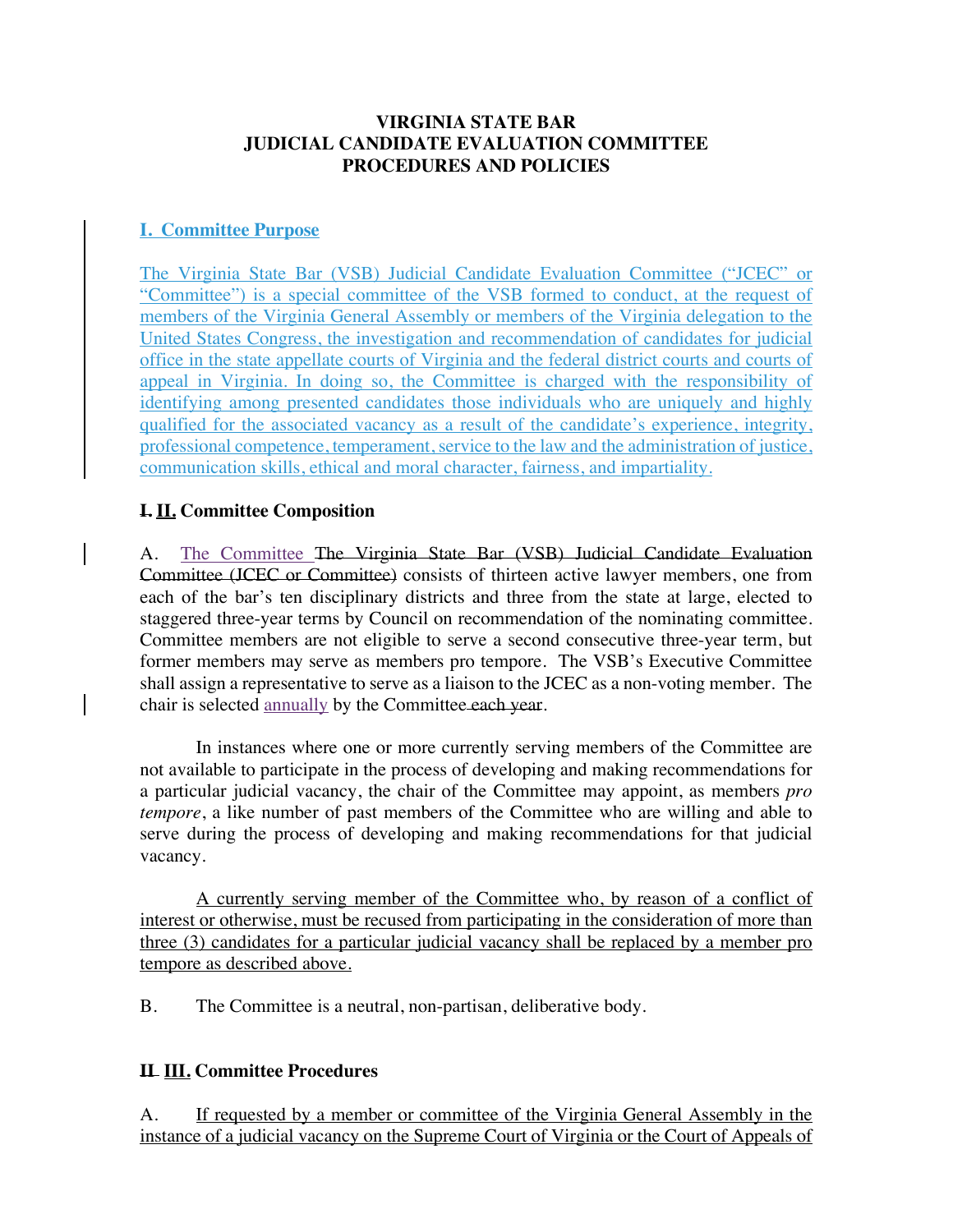Virginia, or if requested by a United States Senator or Congressman representing Virginia in the instance of a vacancy in the federal district courts in Virginia or a Virginia seat on the United States Court of Appeals for the Fourth Circuit, If requested by the appointing authority, when a judicial vacancy occurs on the Supreme Court of Virginia, the Court of Appeals of Virginia, the federal district courts in Virginia, or a Virginia seat on the United States Court of Appeals for the Fourth Circuit, it is the responsibility of the Committee to investigate, consider and recommend, where appropriate, seek nominees candidates for the vacancy. A member or committee of the Virginia General Assembly and a member representing Virginia in the United States Senate or the United States House of Representatives requesting the investigation of candidates for judicial office shall be deemed a "Requesting Party."

B. The chair of the Committee will assign no fewer than two members of JCEC to investigate each candidate. In making the assignments, the chair will endeavor to assign a member of the Committee from a particular VSB disciplinary district to investigate candidates from that district. A member of the Committee from a particular VSB disciplinary district will normally be assigned to investigate any and all nominees from that district The Committee members conducting the investigation should seek information relating to the experience, integrity, professional competence, temperament, service to the law and to the effective administration of justice and communication skills of the candidate.

C. Sources will be assured of confidentiality by the investigating Committee member, who will report orally to the Committee on his or her overall findings and conclusions as to each nominee candidate without attribution.

D. After judicial nominees candidates are investigated by individual members of the Committee, it will act as a whole to conduct personal interviews with nominees of candidates and engage in any other additional investigation deemed necessary.

E. In evaluating candidates, the Committee should consider the following criteria:

1. Experience: A candidate for judicial office should be a member of the Virginia State Bar and have been engaged in the practice or teaching of law, public interest law, or service in the judicial system. Substantial courtroom and trial experience (as a lawyer or a trial judge) is important for nominees to candidates for both the appellate and the trial courts. Additional experience that is similar to in-court trial work — such as appearing before or serving on legislative bodies or committees, administrative agencies or arbitration boards, or teaching trial advocacy or other clinical law school courses  $-$  is  $\frac{\text{may}}{\text{be}}$  considered by the Committee in evaluating a nominee's candidate's trial experience. Significant evidence of distinguished accomplishment in the field of law may compensate for a nominee's candidate's lack of substantial courtroom experience. Recognizing that an appellate judge deals primarily with records, briefs, appellate advocates and colleagues, the Committee may place somewhat more emphasis on the importance of scholarship and the ability to write lucidly and persuasively, to harmonize a body of law and to give guidance to the trial courts for future cases in the evaluation of nominees candidate for appellate courts vacancies.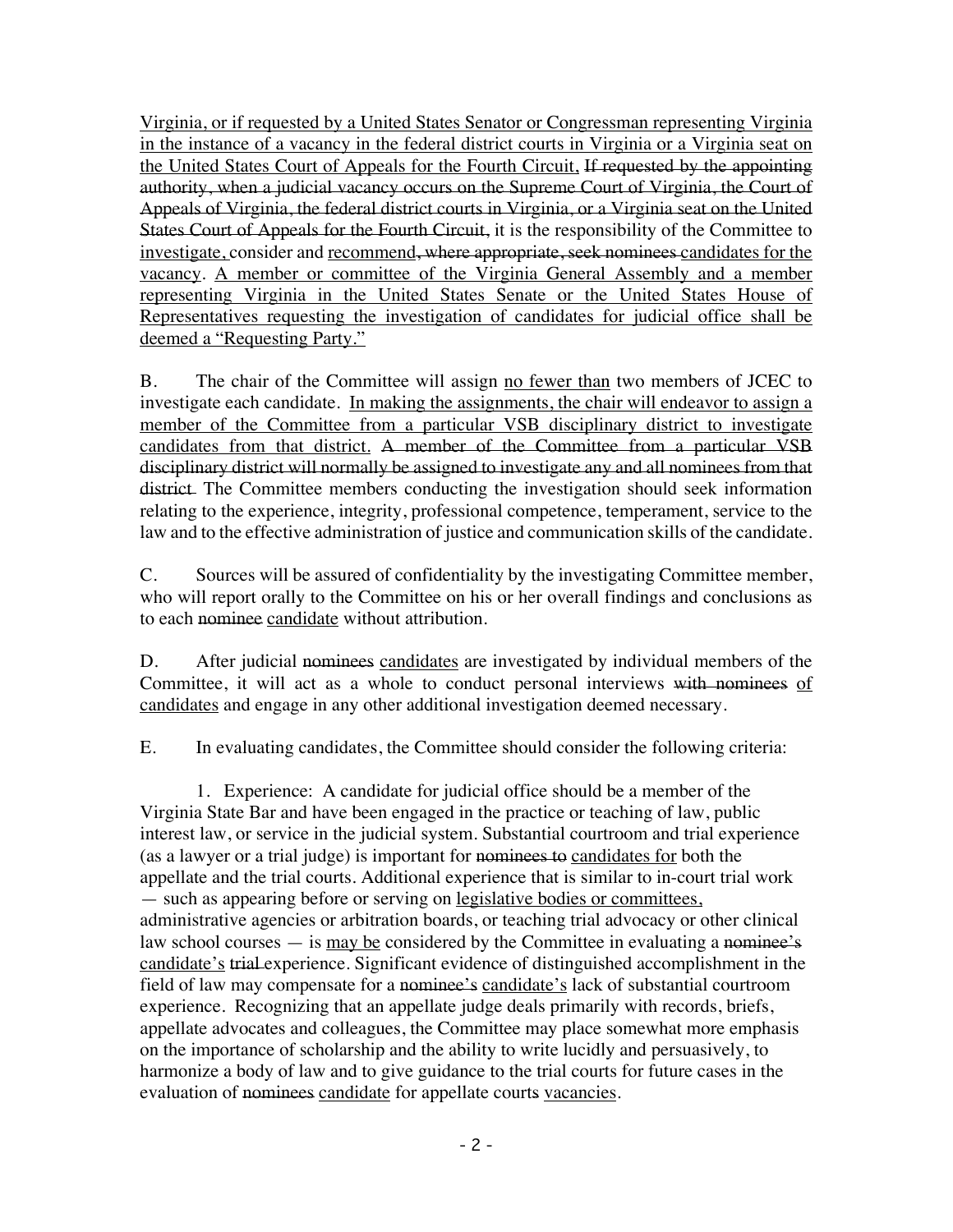2. Integrity: The candidate should be of high moral and ethical character and enjoy a general reputation in the community for honesty, industry, and diligence.

3. Professional competence: Professional competence includes intellectual capacity, professional and personal judgment, writing and analytical ability, knowledge of the law, and a breadth of professional experience, including courtroom and trial experience.

4. Temperament: Judicial temperament includes a commitment to equal justice under law, fairness, impartiality and freedom from bias, ability to decide issues according to law, courtesy and civility, open-mindedness and compassion.

5. Service to the law and contribution to the effective administration of justice: Factors in this category include professionalism and a commitment to improving the availability of providing justice to all. The Committee considers that civic activities and public service are valuable experiences, but that such activity and service are not a substitute for significant experience in the practice of law, whether that experience be in the private or public sector.

6. Communication skills: Communication skills include the ability to write and speak lucidly and persuasively; to present a question, a response, an order, a ruling, a decision and a judgment, such that it can be understood not only by the lawyers but the parties to the litigation and by the public as well. The communications should give guidance to the trial courts, the members of the bar and the public for future cases.

F. A candidate should not be considered in comparison to other candidates, but instead should be evaluated individually and objectively to ascertain whether that candidate possesses the qualifications, achieved with distinction, that make a candidate capable for the associated vacancy.

G. If a candidate has previously been evaluated by the Committee for the same position, and received a rating of "Qualified" or "Highly Qualified," there shall be a rebuttable presumption that the candidate merits at least the same rating In order for the presumption to be rebutted, the Committee must be presented with information reflecting on the candidate's qualifications that warrant*s* a vote to a lower rating**.** Only those candidates investigated, interviewed, and considered by the Committee for the subject vacancy may be designated by the Committee. There shall be two designations available for a candidate considered by the Committee – "Qualified" and "Highly Qualified." Only the designations reported by the Committee shall be deemed the official recommendations of the Committee.

FH. Following the investigation. and personal interviews, and discussion of the a candidate, the Committee shall vote on the qualifications of all candidates Chair shall entertain a motion and a second from members of the Committee wishing to present the candidate to the Committee for approval as "Qualified." Following further discussion of the candidate subject to a motion, the Committee members eligible to do so shall vote on that candidate. A candidate receiving a vote of approval by a majority of those members of the Committee present and eligible to vote on that candidate shall be reported by the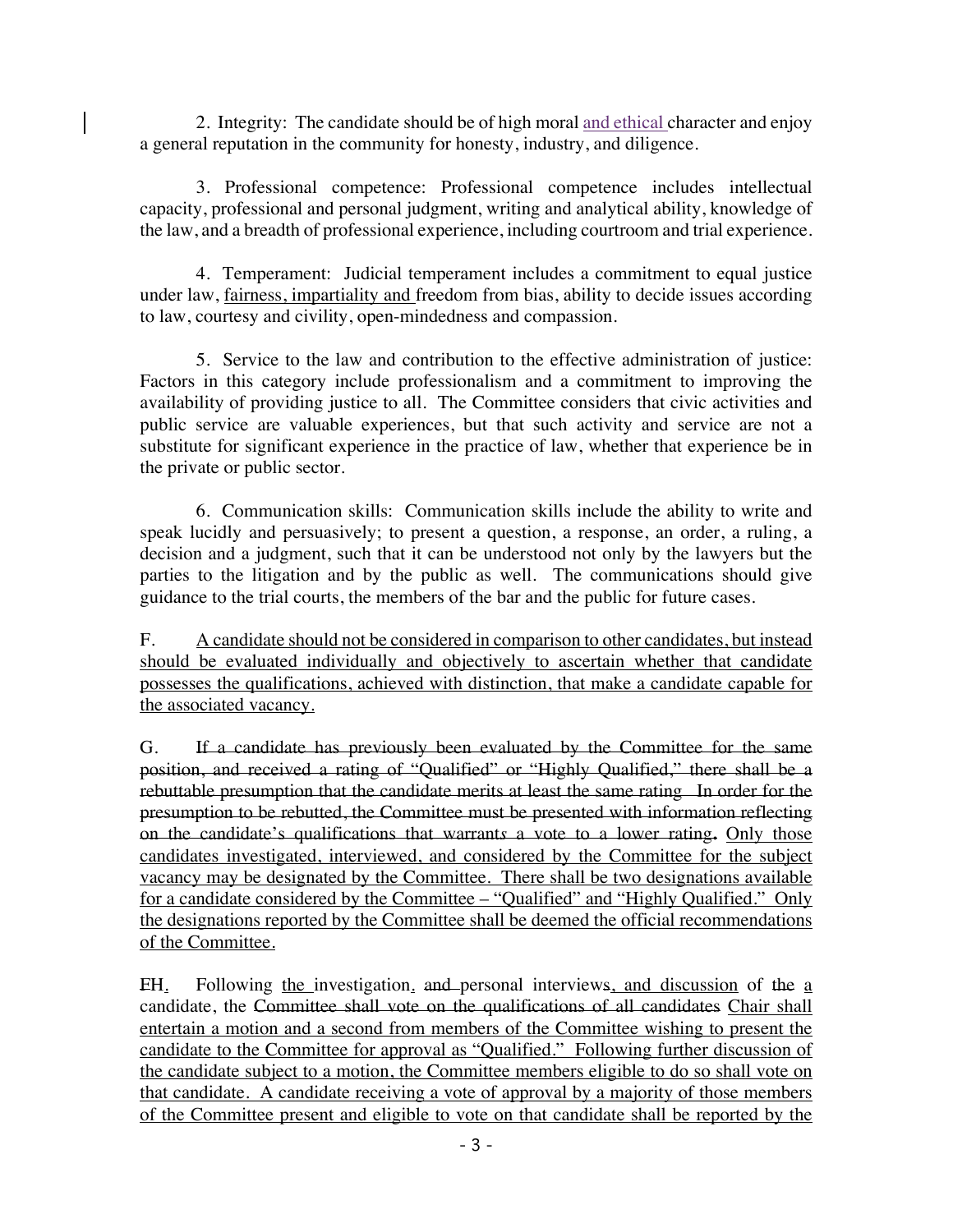Committee to be "Qualified." However, a candidate receiving fewer than six (6) votes in favor of a designation of "Qualified," although constituting a majority of those members of the Committee present and eligible to vote on that candidate, shall not be reported by the Committee as having received such designation.

1. Any candidate who fails to receive an affirmative vote from a simple majority of those voting shall not be reported by the Committee.

2. All candidates who receive an affirmative vote from a simple majority of those voting shall be deemed and reported as "Qualified " The Committee shall thereafter conduct a second vote to determine, by simple majority of those voting, whether any of the candidates deemed qualified possesses a level of qualification and distinction sufficient to merit the designation "Highly Qualified."

3. At the conclusion of the Committee's deliberations and voting, the Committee shall prepare an executive summary of the Committee's reasons for its actions with respect to each candidate being designated as either "Qualified" or "Highly Qualified." The vote count for each candidate's evaluation of "Qualified" or "Highly Qualified" shall be included in the executive summary of each candidate.

I. Following the Committee's designation of a candidate as "Qualified," the Chair shall entertain a motion and a second from members of the Committee wishing to present the candidate to the Committee for approval as "Highly Qualified." Following further discussion of the candidate subject to a motion, the Committee members eligible to do so shall vote on that candidate. A candidate receiving a vote of approval by at least two-thirds of those members of the Committee present and eligible to vote on that candidate shall be reported by the Committee to be "Highly Qualified." However, a candidate receiving fewer than seven (7) votes in favor of a designation of "Highly Qualified," although constituting greater than two-thirds of those members of the Committee present and eligible to vote on that candidate, shall not be reported by the Committee as having received such designation.

J. A candidate (i) who fails to receive a motion and a second by members of the Committee for consideration as "Qualified;" (ii) who, after having been moved for consideration, fails to receive a vote of approval by at least a majority of those members present and eligible to vote on that candidate; or (iii) who receives fewer than six (6) votes in favor of a designation of "Qualified," although constituting a majority of those members of the Committee present and eligible to vote on that candidate, shall not be reported by the Committee.

K. For any candidate who has previously been evaluated by the Committee for the same position and received a previous rating of "Qualified" within three (3) years immediately preceding the consideration of the candidate for the subject vacancy, no motion or second for the same designation shall be required, and the Committee shall vote upon the candidate for the subject vacancy. For any candidate who has previously been evaluated by the Committee for the same position and received a previous rating of "Highly Qualified" within three (3) years immediately preceding the consideration of the candidate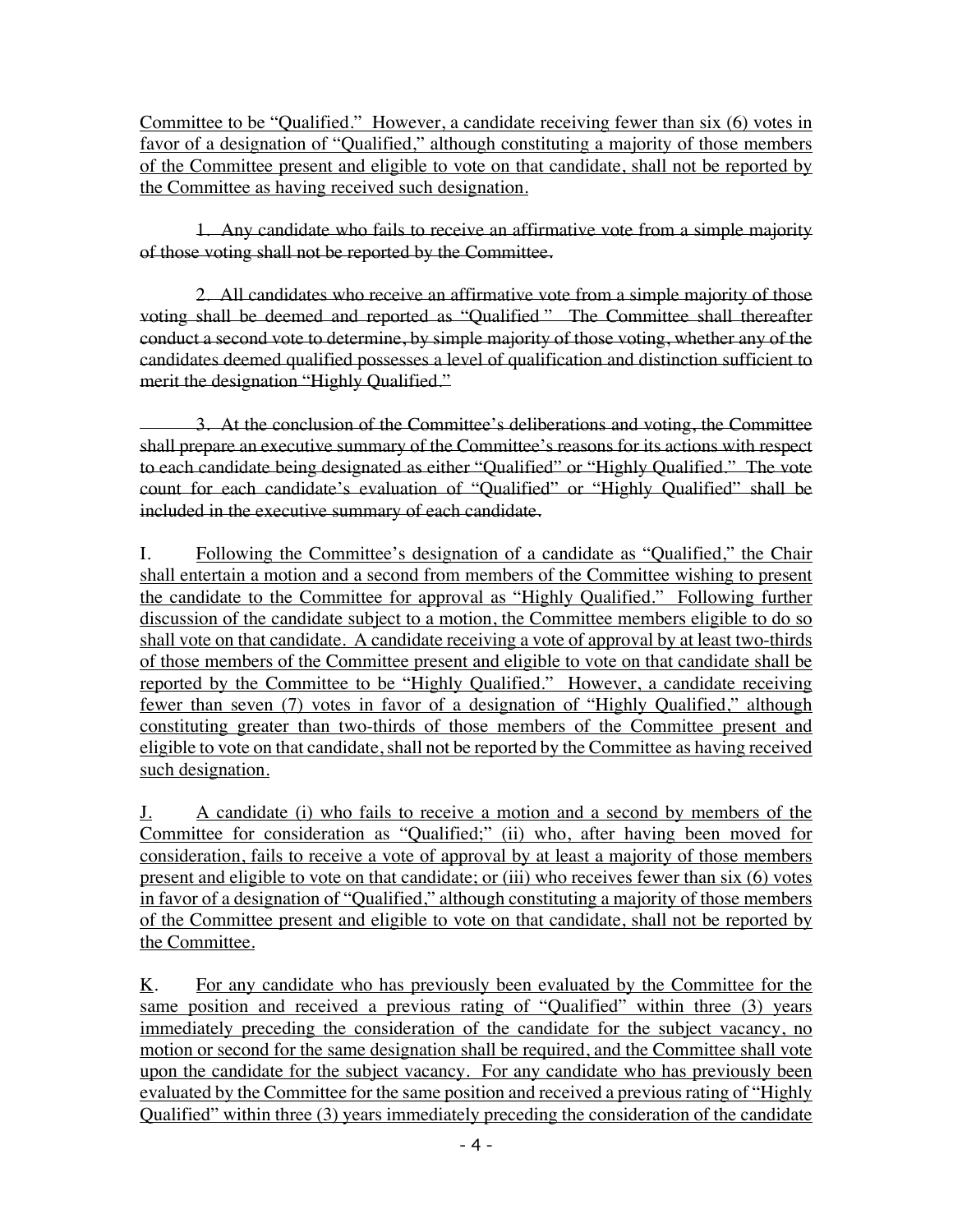for the subject vacancy, no motion or second for the same designation shall be required, and the Committee shall vote upon the candidate for the subject vacancy. A candidate's previous designation of "Qualified" or "Highly Qualified" within three (3) years immediately preceding the consideration of the candidate for the subject vacancy shall be considered by the Committee in its evaluation of the candidate.

L. With respect to any candidate who has been considered on two occasions within the preceding three (3) years for separate vacancies on a specific court, and failed to receive the designation of "Qualified" for either vacancy, the Committee shall inform the Requesting Party of this circumstance and that the Committee will not undertake an investigation, interview, consideration, or designation of or regarding such candidate unless requested to do so by such Requesting Party.

- By way of example, a candidate who has failed to achieve the designation of "Qualified" on two consecutive occasions within the preceding three (3) years for separate vacancies in either the United States District Court for the Western District of Virginia or the United States District Court for the Eastern District of Virginia, shall not be considered for a vacancy on either of those courts within the three (3) year period following the date of the Committee's second consideration of the candidate, unless requested to do so by the Requesting Party. However, the candidate is not disqualified by such events from consideration for a vacancy on the United States Court of Appeals for the Fourth Circuit or the Virginia appellate courts.
- Similarly, a candidate who has failed to achieve the designation of "Qualified" on two occasions within the preceding three (3) years for separate vacancies in the Supreme Court of Virginia, shall not be considered for a vacancy on the Supreme Court of Virginia unless requested to do so by the Requesting Party. However, the candidate is not disqualified by such events from consideration for a vacancy on the United States Court of Appeals for the Fourth Circuit, the Virginia federal district courts, or the Court of Appeals of Virginia.

M. At the conclusion of the Committee's deliberations and voting, the Committee shall prepare an executive summary of the Committee's reasons for its actions with respect to each candidate being designated as "Qualified" and "Highly Qualified." The vote count for candidates reported by the Committee as "Qualified" and "Highly Qualified" shall not be disclosed in the executive summary of the candidates or otherwise.

HN. The Committee's designations and executive summaries shall be provided to the Executive Committee (EC) and shall be deemed approved by the EC unless the EC takes action otherwise. JCEC's designations and executive summaries shall thereafter be forwarded to the appointing authority Requesting Party in writing and, if permitted, presented orally in person, by the President or his or her designee.

IO. Following submission of the Virginia State Bar's designations and executive summaries, these documents will speak for the organization, and no representative of the Virginia State Bar is authorized to offer any further statement regarding any person's